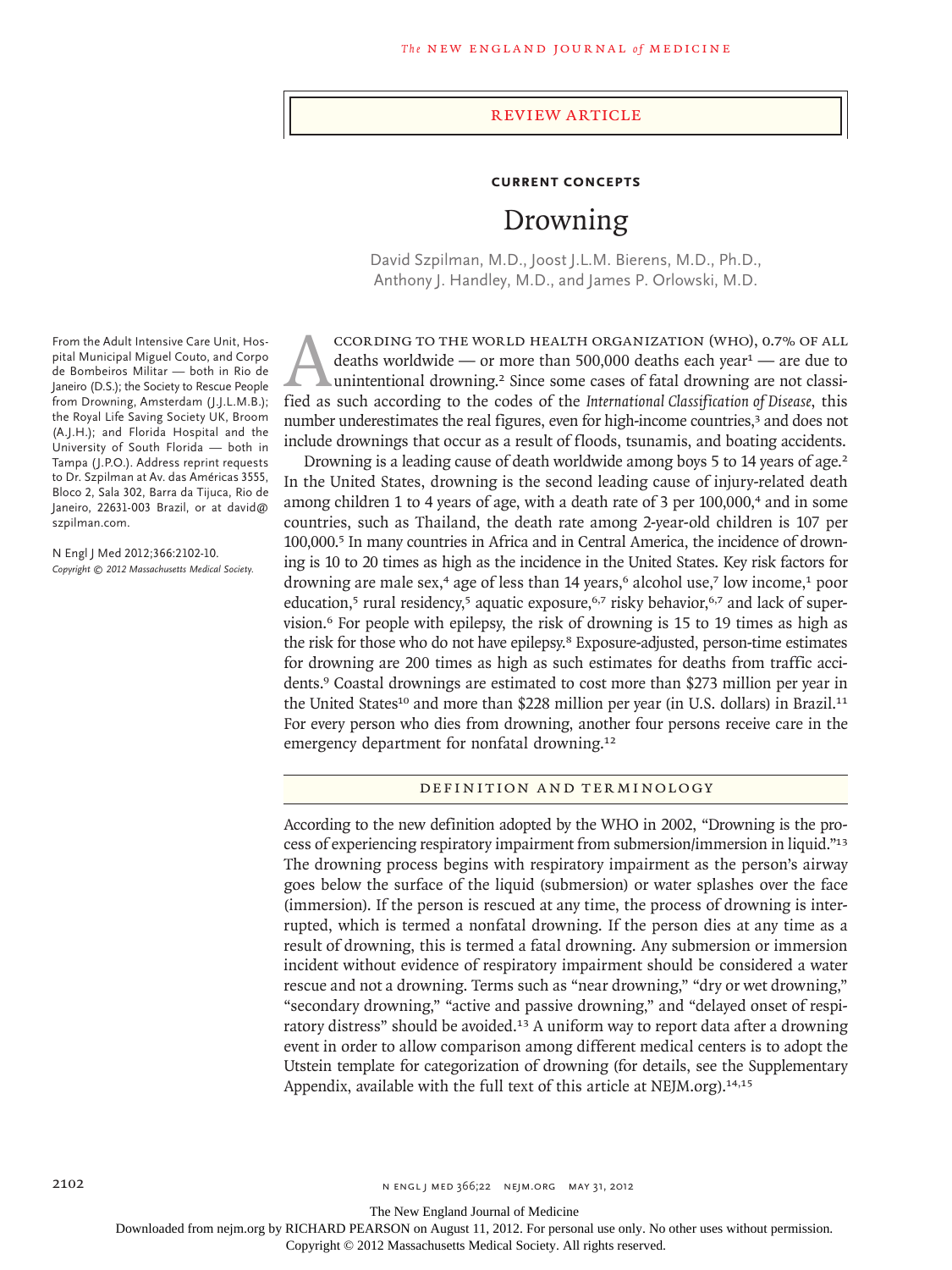## PATHOPHYSIOLOGY OF DROWNING

When a drowning person can no longer keep his or her airway clear, water entering the mouth is voluntarily spat out or swallowed. The next conscious response is to hold one's breath, but this lasts for no more than about a minute.<sup>16</sup> When the inspiratory drive is too high to resist, some amount of water is aspirated into the airways, and coughing occurs as a reflex response. Sometimes laryngospasm occurs, but in such cases, it is rapidly terminated by the onset of brain hypoxia. If the person is not rescued, aspiration of water continues, and hypoxemia quickly leads to loss of consciousness and apnea. The sequence of cardiacrhythm deterioration is usually tachycardia followed by bradycardia, pulseless electrical activity, and, finally, asystole.<sup>17,18</sup> The whole drowning process, from submersion or immersion to cardiac arrest, usually occurs in seconds to a few minutes, but in unusual situations, such as hypothermia or drowning in ice water, this process can last for an hour.<sup>19</sup>

If the person is rescued alive, the clinical picture is determined predominantly by the amount of water that has been aspirated and its effects. Water in the alveoli causes surfactant dysfunction and washout. Aspiration of salt water and aspiration of fresh water cause similar degrees of injury,<sup>17</sup> although with differences in osmotic gradients. In either situation, the effect of the osmotic gradient on the very delicate alveolar–capillary membrane disrupts the integrity of the membrane, increases its permeability, and exacerbates fluid, plasma, and electrolyte shifts.<sup>17</sup> The clinical picture of the damage caused to the alveolar–capillary membrane is a massive, often bloodstained, pulmonary edema that decreases the exchange of oxygen and carbon dioxide.<sup>17,20,21</sup> The combined effects of fluids in the lungs, loss of surfactant, and increased permeability of the alveolar–capillary membrane result in decreased lung compliance, increased regions of very low or zero ventilation to perfusion in the lungs, atelectasis, and bronchospasm.<sup>17</sup>

If cardiopulmonary resuscitation (CPR) is required, the risk of neurologic damage is similar to that in other instances of cardiac arrest. However, hypothermia associated with drowning can provide a protective mechanism that allows persons to survive prolonged submersion episodes. Hypothermia can reduce the consumption of oxygen in the brain, delaying cellular anoxia and ATP depletion. Hypothermia reduces the electrical and metabolic activity of the brain in a temperaturedependent fashion. The rate of cerebral oxygen consumption is reduced by approximately 5% for each reduction of 1°C in temperature within the range of 37°C to 20°C.<sup>22</sup>

## R ESCUE A ND IN-WATER **RESUSCITATION**

Many persons who are drowning are able to help themselves or are rescued in time by bystanders or professional rescuers. In areas where lifeguards operate, less than 6% of all rescued persons need medical attention<sup>4</sup> and just 0.5% need CPR.<sup>21</sup> In one report of rescues by bystanders, almost 30% of persons rescued from drowning required CPR.<sup>23</sup> Untrained rescuers must also avoid drowning<sup>23</sup> and, if at all possible, should provide help from out of the water. Safe rescue techniques include reaching to the drowning person with an object such as a pole, towel, or tree branch or throwing a buoyant object. These quick, safe responses are often neglected and should be taught as part of water safety.

It is essential to call for emergency medical services and to undertake rescue and resuscitation immediately.<sup>23</sup> If conscious, the person should be brought to land, and basic life support should be started as soon as possible.<sup>22</sup> For a person who is unconscious, in-water resuscitation may increase the likelihood of a favorable outcome by a factor of more than three, as compared with taking the time to bring the person to land.<sup>24</sup> However, inwater resuscitation is possible only when attempted by a highly trained rescuer, and it consists of ventilation alone. Attempts at chest compression are futile as long as the rescuer and drowning person are in deep water, so assessment for a pulse does not serve any purpose.<sup>24</sup> Drowning persons with only respiratory arrest usually respond after a few rescue breaths. If there is no response, the person should be assumed to be in cardiac arrest and be taken as quickly as possible to dry land, where effective CPR can be initiated.<sup>24</sup>

Injuries to the cervical spine occur in less than 0.5% of persons who are drowning, and immobilization of the spine in the water is indicated only in cases in which head or neck injury is strongly suspected (e.g., accidents involving diving, waterskiing, surfing, or watercraft).<sup>25</sup> When rescuing a

The New England Journal of Medicine

Downloaded from nejm.org by RICHARD PEARSON on August 11, 2012. For personal use only. No other uses without permission.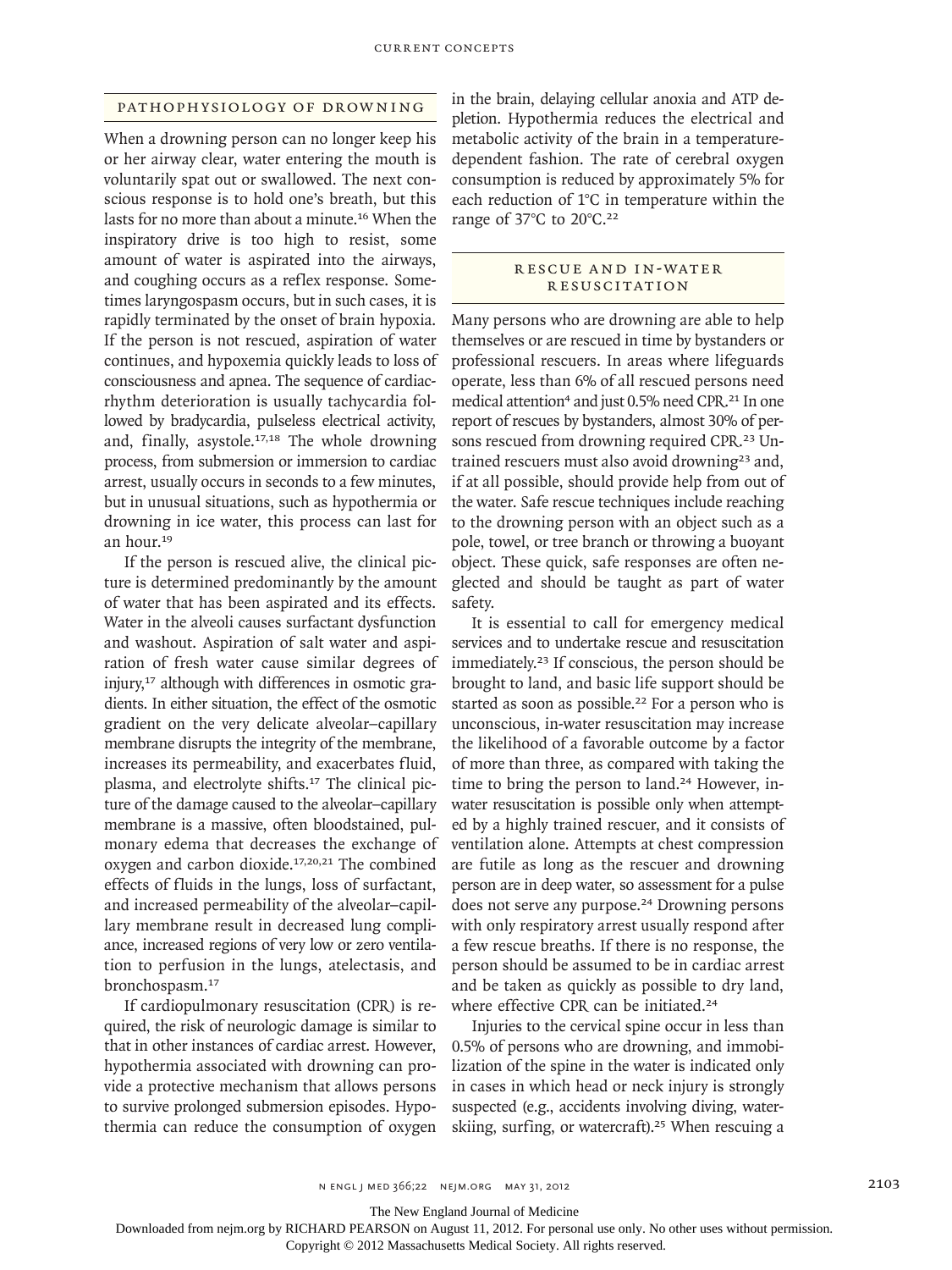person from the water, rescuers should try to maintain the person in a vertical position while keeping the airway open, which helps to prevent vomiting and further aspiration of water and stomach contents.<sup>26</sup>

## INITIAL RESUSCITATION ON LAND

Once on land, the personwho has drowned should be placed in a supine position, with the trunk and head at the same level (usually parallel to the shoreline), and the standard checks for responsiveness and breathing should be carried out.<sup>24</sup> If the person is unconscious but breathing, the recovery position (lateral decubitus) should be used.<sup>26</sup> If the person is not breathing, rescue ventilation is essential. Unlike primary cardiac arrest, drowning can produce a gasping pattern or apnea while the heart is still beating, and the person may need only ventilation.21,27-29

Cardiac arrest from drowning is due primarily to lack of oxygen.28-30 For this reason, it is important that CPR follow the traditional airway– breathing–circulation (ABC) sequence, rather than the circulation–airway–breathing (CAB) sequence, starting with five initial rescue breaths, followed by 30 chest compressions, and continuing with two rescue breaths and 30 compressions until signs of life reappear, the rescuer becomes exhausted, or advanced life support becomes available. In cases of drowning, the European Resuscitation Council recommends five initial rescue breaths instead of two because the initial ventilations can be more difficult to achieve, since water in the airways can interfere with effective alveolar expansion.29,31 CPR with chest compression only is not advised in persons who have drowned.<sup>28-30</sup>

The most frequent complication during a resuscitation attempt is the regurgitation of stomach contents, which occurs in more than 65% of persons who require rescue breathing alone and in 86% of those who require CPR.<sup>32</sup> The presence of vomitus in the airway often results in further aspiration injury and impairment of oxygenation.<sup>24</sup> Active efforts to expel water from the airway (by means of abdominal thrusts or placing the person head down) should be avoided because they delay the initiation of ventilation and greatly increase the risk of vomiting, with a significant increase in mortality.24,26 The resuscitation of drowning per-

## **Figure 1 (facing page). Treatment of Persons Who Have Drowned, with Classification System.**

This classification system can help to stratify risk and guide interventions. The likelihood of survivability was calculated on the basis of time from the site of drowning until hospital discharge. Information is based on a retrospective review of 41,279 rescues recorded by lifeguards, of which 94% (38,975 cases) were just rescues (no water aspiration); less than 6% of these cases (1831) involved the receipt of medical attention, but 1% (473) were not reported with sufficient information to classify the grade of presentation. $21,34$  Of the 1831 cases that received medical attention at the Drowning Resuscitation Center in Rio de Janeiro during the period from 1972 through 1991, 65% were classified as a grade 1 presentation (1189 cases), 18% as grade 2 (338), 3% as grade 3 (58), 2% as grade 4 (36), 1% as grade 5 (25), and  $10\%$  as grade 6 (185).<sup>4</sup> ABC denotes airway–breathing–circulation, and CPR cardiopulmonary resuscitation.

sons often takes place under difficult and quite varied circumstances. There may be problems in bringing the person to dry land, and the delay until the arrival of emergency medical services may be considerable. On the other hand, drowning persons are generally young, and the rate of successful resuscitation is higher among young persons than among older persons, often because hypothermia affects young people more quickly than adults, so the chances of successful resuscitation may increase.<sup>18,23,33</sup>

## A DVANCED PREHOSPITAL CARE

In addition to providing immediate basic life support, it is important to alert advanced-life-support teams as soon as possible. Because of the wide variety of clinical presentations of drowning, a classification system of six grades, with higher numbers indicating more severe impairment, can help to stratify risk and guide interventions (Fig.  $1$ ).<sup>21,34</sup>

A person with pulmonary damage may initially be able to maintain adequate oxygenation through an abnormally high respiratory rate and can be treated by the administration of oxygen by face mask at a rate of 15 liters of oxygen per minute. Early intubation and mechanical ventilation are indicated when the person shows signs of deterioration or fatigue (grade 3 or 4).<sup>21</sup> Once intubated, most persons can be oxygenated and ventilated effectively. Although copious pulmonary-edema

The New England Journal of Medicine

Downloaded from nejm.org by RICHARD PEARSON on August 11, 2012. For personal use only. No other uses without permission.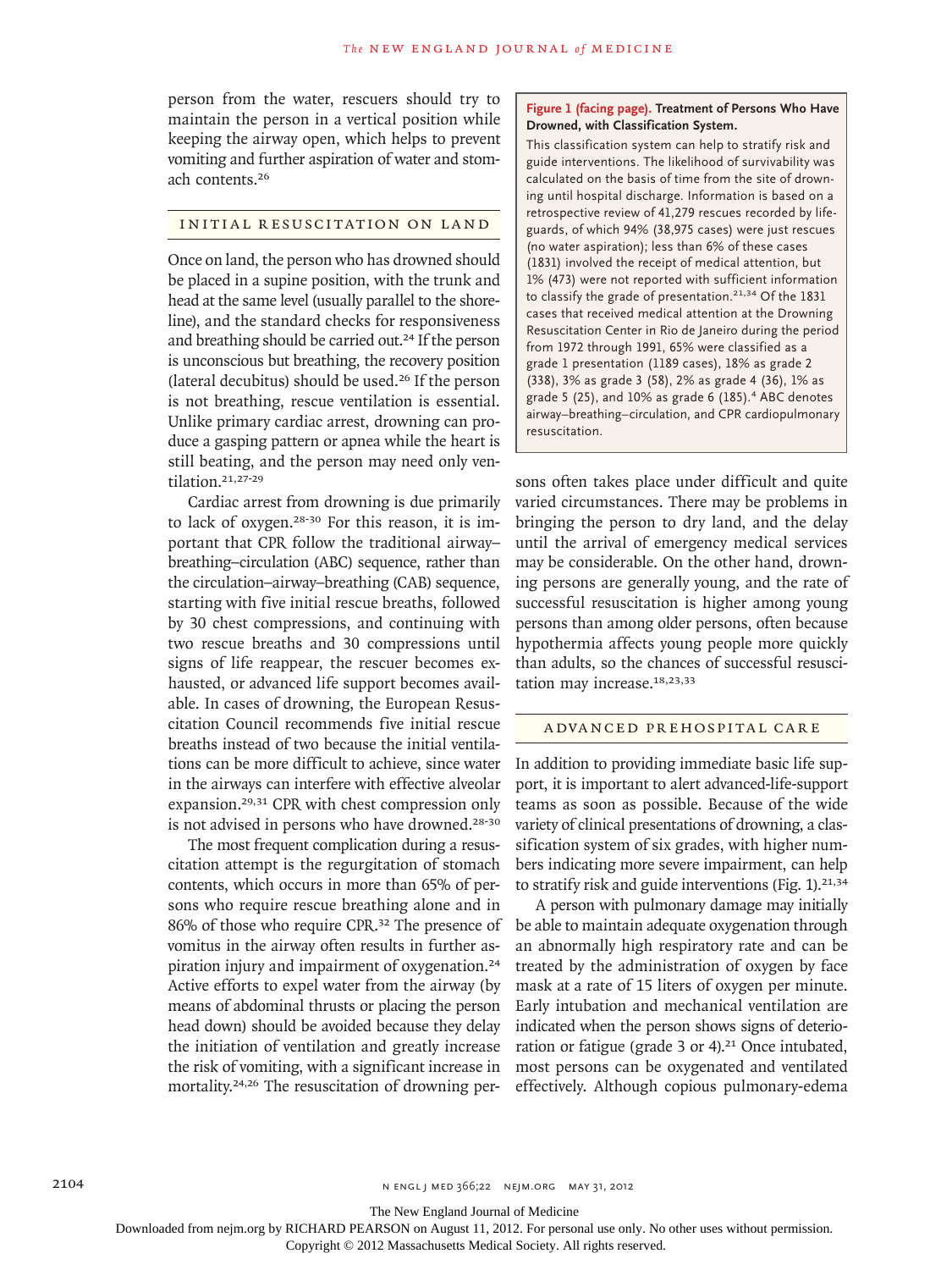

#### current concepts

Downloaded from nejm.org by RICHARD PEARSON on August 11, 2012. For personal use only. No other uses without permission.

Copyright © 2012 Massachusetts Medical Society. All rights reserved.

The New England Journal of Medicine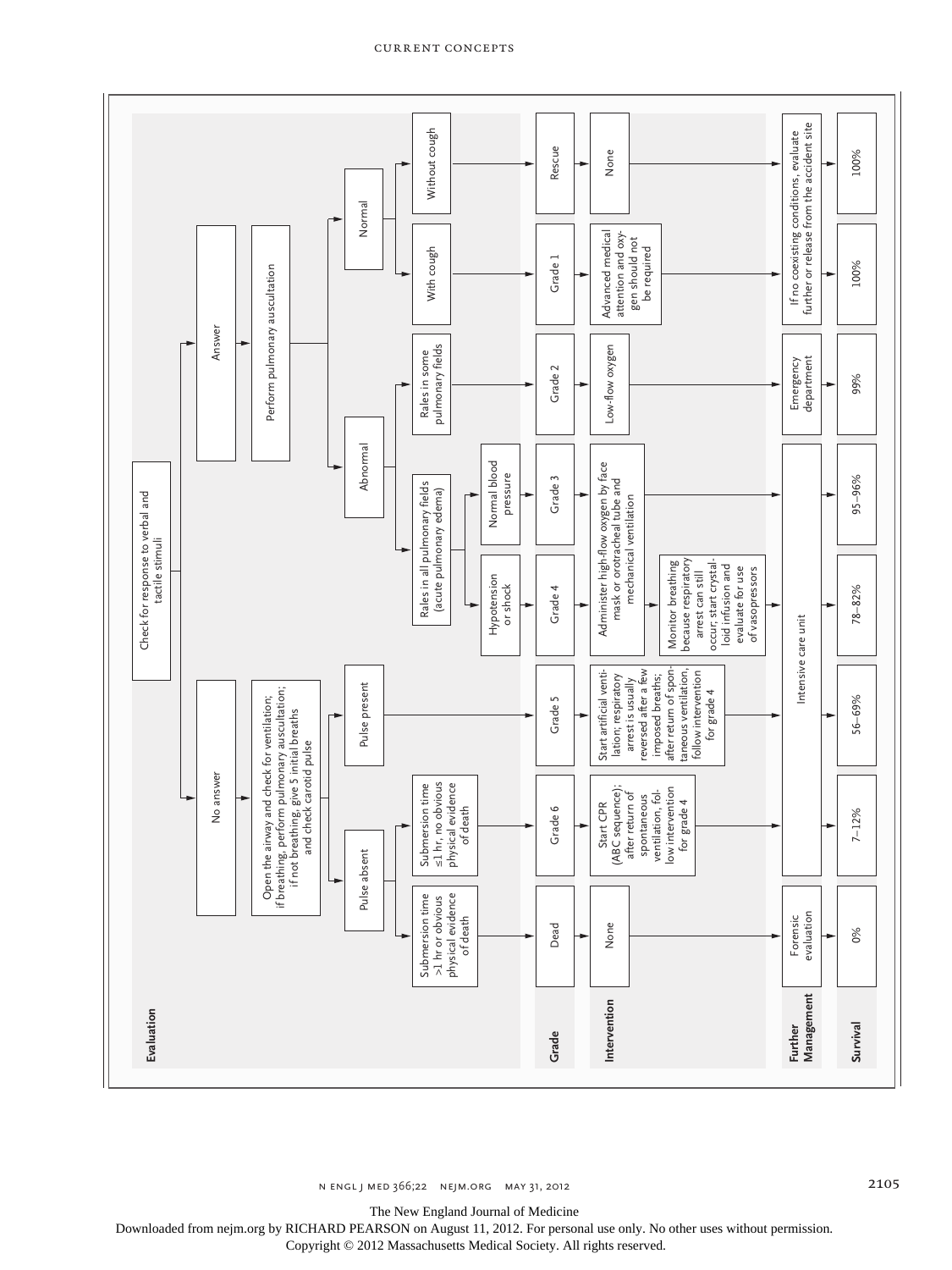| Table 1. Use of CPR in Cases of Drowning.* |                                                                                                                                                                                                    |
|--------------------------------------------|----------------------------------------------------------------------------------------------------------------------------------------------------------------------------------------------------|
| <b>CPR</b>                                 | Recommendation                                                                                                                                                                                     |
| When to initiate                           | Initiate ventilation in persons with respiratory distress or<br>respiratory arrest in order to prevent cardiac arrest <sup>21,29</sup>                                                             |
|                                            | Initiate CPR in persons who have been submerged for<br><60 min and who do not have obvious physical evi-<br>dence of death (rigor mortis, body decomposition,<br>or livor mortis) <sup>21,29</sup> |
|                                            | When to discontinue Continue basic life support unless signs of life reappear,<br>rescuers are exhausted, or advanced-life-support<br>team takes over                                              |
|                                            | Continue advanced life support until patient has been<br>rewarmed (if hypothermic) and asystole has persisted<br>for $>20$ min <sup>28</sup>                                                       |

\* CPR denotes cardiopulmonary resuscitation.

fluid may appear in the endotracheal tube, suctioning can disturb oxygenation and should be balanced against the need to ventilate and oxygenate.35,36 Providers of prehospital care should ensure that there is adequate oxygenation to maintain arterial saturation between 92% and 96%, while also ensuring adequate chest rise during ventilation.<sup>37</sup> Ventilation with positive end-expiratory pressure should be initiated as soon as possible to increase oxygenation.<sup>35</sup>

Peripheral venous access is the preferred route for drug administration in the prehospital setting. Intraosseous access is an alternative route. Endotracheal administration of drugs is not recommended.<sup>28</sup> If hypotension is not corrected by oxygenation, a rapid crystalloid infusion should be administered, regardless of whether salt water or fresh water has been inhaled.<sup>17</sup>

The presenting rhythm in cases of cardiac arrest after drowning (grade 6) is usually asystole or pulseless electrical activity. Ventricular fibrillation is rarely reported but may occur if there is a history of coronary artery disease, if there has been use of norepinephrine or epinephrine (which may increase myocardial irritability), or in the presence of severe hypothermia.<sup>18</sup> During CPR, if ventilation and chest compression do not result in cardiac activity, a series of intravenous doses of norepinephrine or epinephrine, at an individual dose of 1 mg (or 0.01 mg per kilogram of body weight) can be considered. Because of the mechanisms of cardiac arrest due to hypoxia and the effects of hypothermia, a higher subsequent dose, although controversal,<sup>38</sup> may be considered if the initial doses are ineffective.

The cost-effectiveness of providing an automated external defibrillator (AED) at sites of aquatic activity has been debated. The predominant cardiac-arrest rhythm in drowning is asystole.<sup>39</sup> Of course, cardiac arrests at aquatic sites occur from causes other than drowning, and the availability of an AED may be lifesaving.<sup>39</sup> Table 1 summarizes the recommendations on when to begin CPR and how long it should be maintained in cases of drowning.

## CARE IN THE EMERGENCY **DEPARTMENT**

The majority of drowning persons aspirate only small amounts of water, if any, and will recover spontaneously. Less than 6% of all persons who are rescued by lifeguards need medical attention in a hospital.<sup>21</sup>

Once the airway has been secured, oxygenation has been improved, the circulation has been stabilized, and a gastric tube has been inserted, thermal insulation of the patient should be instituted. This is followed by physical examination, chest radiography, and measurement of arterial blood gases. Metabolic acidosis occurs in the majority of patients and is usually corrected by the patient's spontaneous effort to increase minute ventilation or by setting a higher minute ventilation (30 to 35 liters per minute) or a higher peak inspiratory pressure (35 cm of water) on the mechanical ventilator.<sup>20</sup> Routine use of sodium bicarbonate is not recommended. The recorded history of events surrounding the drowning incident should include information on the rescue and resuscitation activities and any current or previous illness.<sup>15</sup> Drowning is sometimes precipitated by an injury or medical condition (e.g., trauma, seizure, or cardiac arrhythmia), and such conditions affect treatment decisions.<sup>21,40</sup>

If the person remains unresponsive without an obvious cause, a toxicologic investigation and computed tomography of the head and neck should be considered.<sup>41</sup> Measurements of electrolytes, blood urea nitrogen, creatinine, and hematocrit are rarely helpful; abnormalities are unusual,<sup>20</sup> and correction of electrolyte imbalance is rarely needed.<sup>42</sup>

Persons who have good arterial oxygenation without adjuvant therapy and who have no other associated morbidity can be safely discharged. Hospitalization is recommended for all patients with a presentation of grade 2 to 6. For most pa-

The New England Journal of Medicine

Downloaded from nejm.org by RICHARD PEARSON on August 11, 2012. For personal use only. No other uses without permission.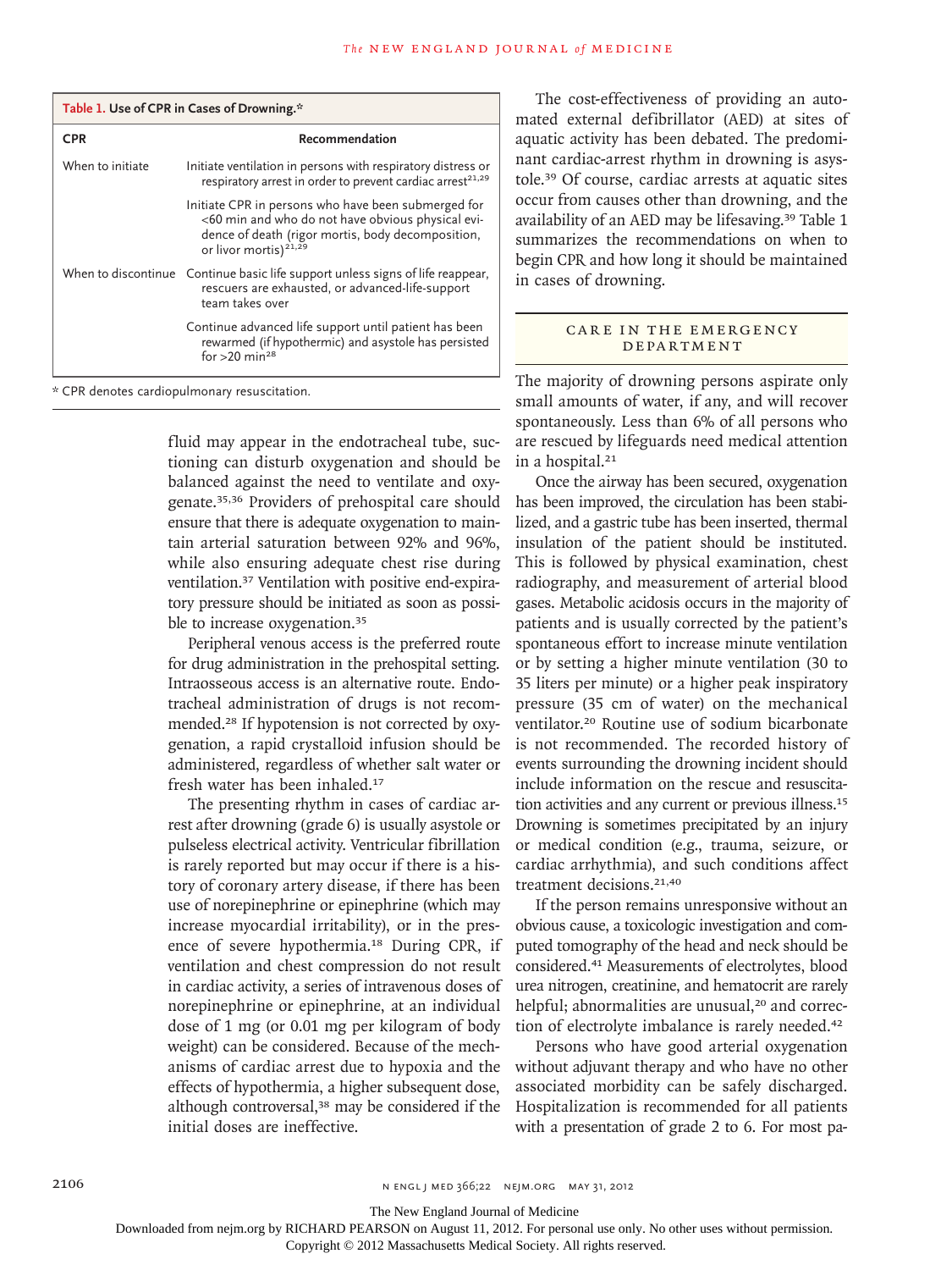tients with a grade 2 presentation, noninvasive oxygen administration results in normalization of clinical status within 6 to 8 hours, and they can then be sent home.<sup>21</sup> Patients whose clinical status deteriorates are admitted to an intermediate care unit for prolonged observation. Patients with a presentation of grade 3 to 6, who usually need intubation and mechanical ventilation, are admitted to an intensive care unit (ICU).<sup>21</sup>

## TREATMENT IN THE ICU

#### **RESPIRATORY SYSTEM**

In the ICU, the current treatment of persons who have been rescued from drowning resembles that of patients with the acute respiratory distress syndrome (ARDS). Guidelines for ventilation in ARDS should be followed. However, since the pulmonary lesion is caused by a temporary and local injury, patients with pulmonary distress due to a drowning incident tend to recover much faster than patients with ARDS, and late pulmonary sequelae are uncommon.<sup>35</sup> It is usually best not to initiate weaning from mechanical ventilation for at least 24 hours, even when gas exchange appears to be adequate (ratio of the partial pressure of arterial oxygen to the fraction of inspired oxygen, >250). The local pulmonary injury may not have resolved sufficiently, and pulmonary edema may recur, necessitating reintubation and leading to a prolonged hospital stay and further morbidity.<sup>43</sup> There is very little evidence concerning the value of glucocorticoid therapy for reducing pulmonary injury. It may have a beneficial effect on bronchospasm but should be considered only after a trial of bronchodilators has failed.<sup>44</sup>

Pneumonia is often misdiagnosed initially because of the early radiographic appearance of water in the lungs. In a series of hospitalized cases, only 12% of persons rescued from drowning had pneumonia and needed treatment with antibiotic agents.<sup>45</sup> Prophylactically administered antibiotics tend to select more resistant and aggressive organisms.<sup>46</sup> It is best to monitor patients daily for definite fever, sustained leukocytosis, persistent or new pulmonary infiltrates, and leukocyte response in the tracheal aspirate, with culture and sensitivity testing of sputum specimens obtained daily from the aspirate. In addition, bronchoscopy may be performed to monitor selected patients for pulmonary infection and, on rare occasions, is used for

#### **Table 2. Important Facts and Predictors of Outcome in Resuscitation of a Person Who Has Drowned.**

Early basic life support and advanced life support improve outcome<sup>21,24,33,54</sup>

- During drowning, a reduction of brain temperature by 10°C decreases ATP consumption by approximately 50%, doubling the duration of time that the brain can survive<sup>55</sup>
- Duration of submersion and risk of death or severe neurologic impairment after hospital discharge<sup>19,21,24,32</sup>

0–5 min — 10%

6–10 min — 56%

11–25 min — 88%

>25 min — nearly 100%

Signs of brain-stem injury predict death or severe neurologic sequelae<sup>21,24,33,41</sup>

Prognostic factors are important in the counseling of family members and are crucial in informing decisions regarding more aggressive cerebral resuscitation therapies $51$ 

therapeutic clearing of mucus plugs or solid material.<sup>47</sup>

Early-onset pneumonia can be due to the aspiration of polluted water, endogenous flora, or gastric contents. Aspiration of swimming-pool water rarely results in pneumonia.<sup>45</sup> The risk of pneumonia increases during prolonged mechanical ventilation and can be detected by the third or fourth day of hospitalization, when pulmonary edema has nearly resolved.<sup>45</sup> Pneumonia is often related to nosocomial pathogens. Once a diagnosis is made, empirical therapy with broad-spectrum antibiotics, covering the most predictable gramnegative and gram-positive pathogens, should be started,<sup>45</sup> and definitive therapy should be substituted once the results of culture and sensitivity testing are available. Fungal and anaerobic infections should be considered but can await culture results.

In some patients, pulmonary function deteriorates so dramatically that adequate oxygenation can be maintained only with the use of extracorporeal membrane oxygenation. For these critically ill patients, artificial surfactant,<sup>48</sup> inhaled nitric oxide,<sup>49</sup> and partial liquid ventilation with perfluorocarbons<sup>50</sup> are under investigation; none of these treatments can be recommended now.

## **CIRCULATORY SYSTEM**

In most persons who have been rescued from drowning, the circulation becomes adequate after oxygenation, rapid crystalloid infusion, and restoration of normal body temperature.17,35 Early cardiac dysfunction can occur in patients with a

The New England Journal of Medicine

Downloaded from nejm.org by RICHARD PEARSON on August 11, 2012. For personal use only. No other uses without permission.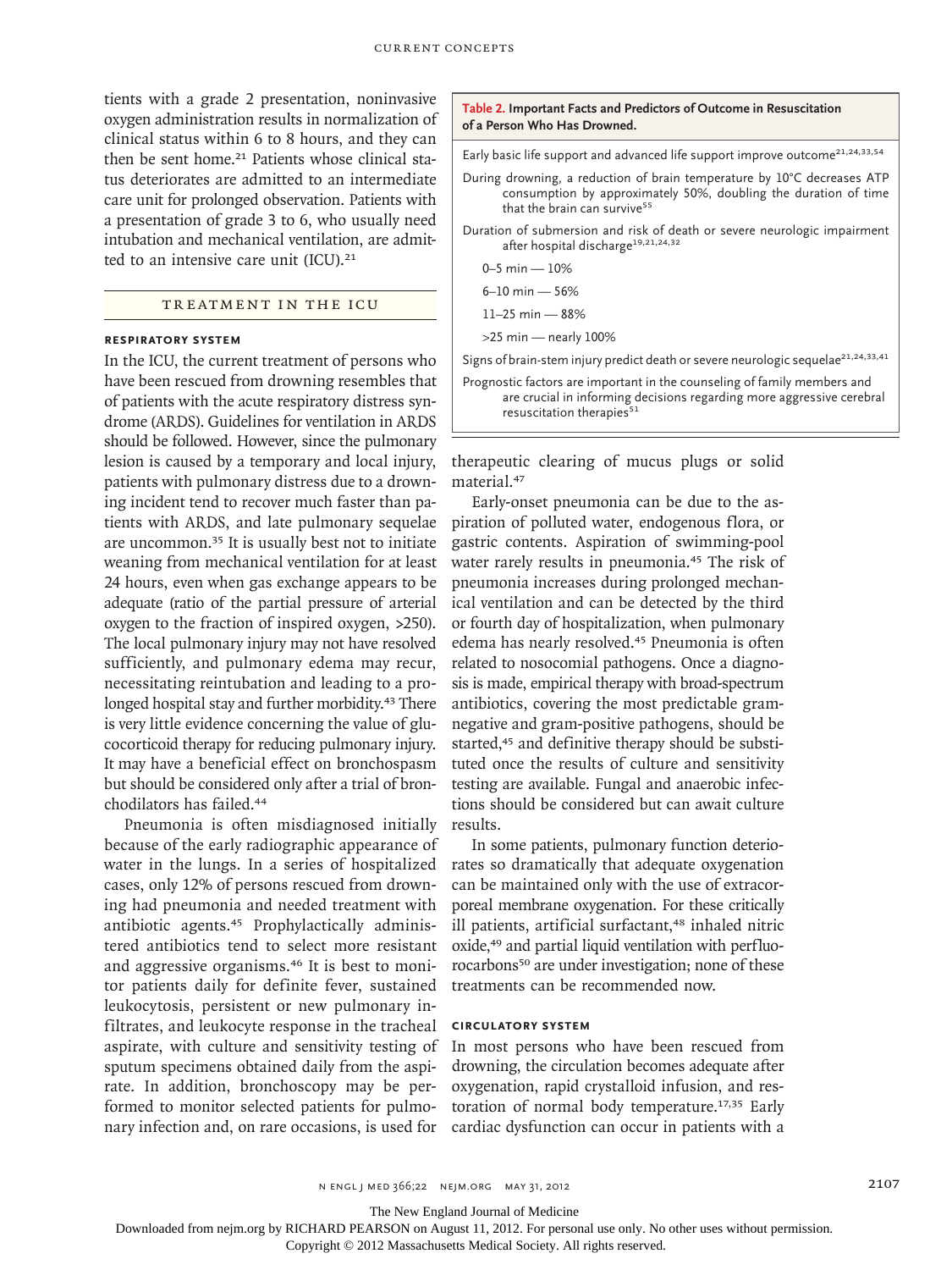#### **Table 3. Guidelines for Prevention of Drowning.\***

#### **Keep yourself safe**

Learn swimming and water-safety survival skills

Always swim with others

Obey all safety signs and warning flags

Never go in the water after drinking alcohol

Avoid inflatable swimming aids, such as "floaters"; know how and when to use a life jacket

Swim in areas with lifeguards

Know the weather and water conditions before going in the water

Always enter shallow or unfamiliar water feet first

Do not overestimate swimming capability<sup>27</sup>

Know how to stay away from rip currents, which are involved in more than 85% of drowning events at the beach<sup>27</sup>

#### **Keep others safe**

Help and encourage others, especially children, to learn swimming and watersafety survival skills

Swim in areas with lifeguards

Set rules for water safety

Always provide close and constant attention to children you are supervising in or near water

Know how and when to use a life jacket, especially for children and weak swimmers

Learn first aid and CPR

Learn safe ways of rescuing others without putting yourself in danger

Obey all safety signs and warning flags

Fence in a pool on four sides and install a self-closing, self-latching gate, measures that reduce the incidence of drowning by 50 to 70%<sup>2</sup>

Provide a warning sign for shallow water in a pool<sup>27</sup>

\* The first eight messages in each section are from the International Open Water Drowning Prevention Task Force.<sup>56</sup>

> presentation of grade 4 to  $6<sub>17</sub>$  which adds a cardiogenic component to the noncardiogenic pulmonary edema. No evidence supports the use of a specific fluid therapy, diuretics, or water restriction<sup>27</sup> in persons who have been rescued from drowning in salt water or fresh water.<sup>17</sup> If volume replacement with a crystalloid infusion fails to restore hemodynamic adequacy, echocardiography can help inform decisions about the use of inotropic agents, vasopressors, or both.<sup>27</sup>

## **NEUROLOGIC SYSTEM**

Permanent neurologic damage is the most worrisome outcome in persons who have been resuscitated after a drowning incident. According to the recommendations of a consensus group,<sup>51</sup> persons who are comatose or have neurologic deterioration should undergo intensive assessment and care; the goals are to achieve normal values for glucose, partial pressure of arterial oxygen, and partial pressure of carbon dioxide, with avoidance of any situation that increases brain metabolism. Induced hypothermia with the core temperature maintained between 32°C and 34°C for 24 hours may be neuroprotective.<sup>51</sup>

In some cases, hypothermia reflects a prolonged submersion time and a poor prognosis. In other cases, early hypothermia is an important reason why survival without neurologic damage is possible.19,29,49 Recent reports on drowning have documented good outcomes with the use of therapeutic induction of hypothermia after resuscitation, despite a predicted poor outcome.28,52 The paradox in resuscitation after drowning is that a person with hypothermia needs to be warmed initially in order to be effectively resuscitated but then may benefit from induced therapeutic hypothermia after successful resuscitation.

#### **UNUSUAL COMPLICATIONS**

A systemic inflammatory response syndrome after resuscitation has been reported in persons who have been rescued from drowning, but this should not be misinterpreted as infection. Sepsis and disseminated intravascular coagulation are possible complications during the first 72 hours after resuscitation.<sup>27</sup> Renal insufficiency or failure is rare but can occur as a result of anoxia, shock, myoglobinuria, or hemoglobinuria.<sup>53</sup> The most important predictors of the outcome after resuscitation are summarized in Table 2.

## PR E V EN TION

Every drowning signals the failure of the most effective intervention — namely, prevention.<sup>56</sup> Table 3 summarizes recreational safety messages that are based on evidence and expert opinion.<sup>56</sup> It is estimated that more than 85% of cases of drowning can be prevented by supervision, swimming instruction, technology, regulation, and public education.<sup>57</sup>

Dr. Bierens reports receiving payment from the Royal Dutch Lifeboat Institute for coordinating a training program; and Dr. Handley, serving as an expert witness in civil litigation cases in the United Kingdom and receiving publishing royalties from the Royal Life Saving Society UK. No other potential conflict of interest relevant to this article was reported.

Disclosure forms provided by the authors are available with the full text of this article at NEJM.org.

The New England Journal of Medicine

Downloaded from nejm.org by RICHARD PEARSON on August 11, 2012. For personal use only. No other uses without permission.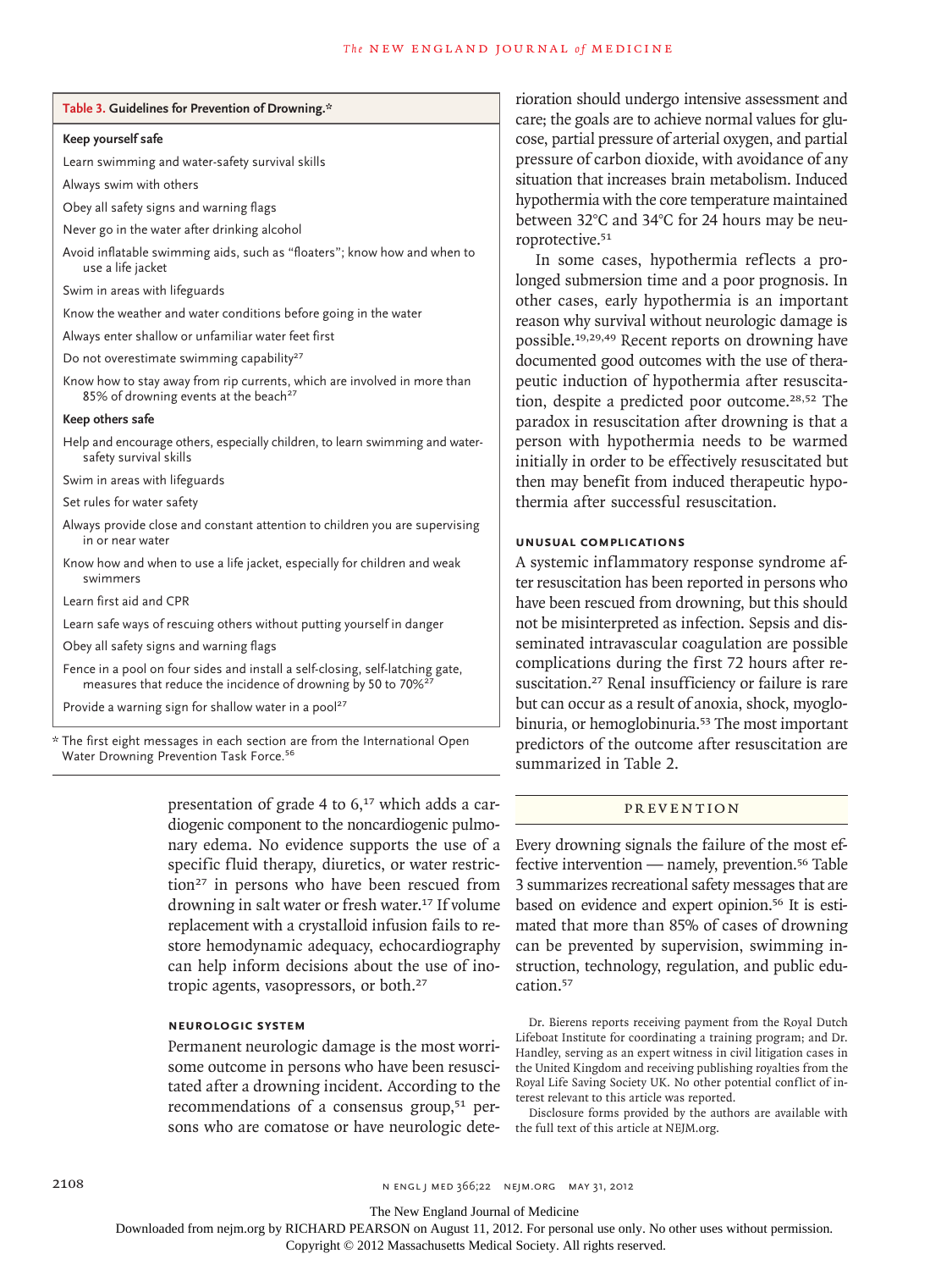#### **REFERENCES**

**1.** Peden M, McGee K, Sharma K. The injury chart book: a graphical overview of the global burden of injuries. Geneva: World Health Organization, 2002.

**2.** Injuries and violence prevention: noncommunicable diseases and mental health: fact sheet on drowning. Geneva: World Health Organization, 2003 (http:// www.who.int/violence\_injury\_prevention/ other\_injury/drowning/en/index.html).

**3.** Lu TH, Lunetta P, Walker S. Quality of cause-of-death reporting using ICD-10 drowning codes: a descriptive study of 69 countries. BMC Med Res Methodol 2010; 10:30.

**4.** Borse NN, Gilchrist J, Dellinger AM, Rudd RA, Ballesteros MF, Sleet DA. CDC childhood injury report: patterns of unintentional Injuries among 0–19 year olds in the United States, 2000–2006. Atlanta: Centers for Disease Control and Prevention, 2008.

**5.** Linnan M, Anh LV, Cuong PV, et al. Special series on child injury: child mortality and injury in Asia: survey results and evidence. Florence, Italy: UNICEF Innocenti Research Center, 2007.

**6.** Modell JH. Prevention of needless deaths from drowning. South Med J 2010; 103:650-3.

**7.** Cummings P, Mueller BA, Quan L. Association between wearing a personal floatation device and death by drowning among recreational boaters: a matched cohort analysis of United States Coast Guard data. Inj Prev 2011;17:156-9.

**8.** Bell GS, Gaitatzis A, Bell CL, Johnson AL, Sander JW. Drowning in people with epilepsy: how great is the risk? Neurology 2008;71:578-82.

**9.** Mitchell RJ, Williamson AM, Olivier J. Estimates of drowning morbidity and mortality adjusted for exposure to risk. Inj Prev 2010;16:261-6.

**10.** Branche CM, Stewart S, eds. Lifeguard effectiveness: a report of the Working Group. Atlanta: Centers for Disease Control and Prevention, 2001.

**11.** Informações de Saúde: Ministério da Saúde do Brasil. Brasilia: Departamento de Informática do SUS, 2008 (http:// www2.datasus.gov.br/DATASUS/index.php? area=02).

**12.** Web-based Injury Statistics Query and Reporting System (WISQARS). Atlanta: Centers for Disease Control and Prevention, 2009 (http://www.cdc.gov/injury/ wisqars).

**13.** van Beeck EF, Branche CM, Szpilman D, Modell JH, Bierens JJLM. A new definition of drowning: towards documentation and prevention of a global public health problem. Bull World Health Organ 2005;83:853-6.

**14.** Idris AH, Berg RA, Bierens J, et al. Recommended guidelines for uniform reporting of data from drowning: the "Utstein style." Circulation 2003;108:2565-74.

**15.** Youn CS, Choi SP, Yim HW. Out-ofhospital cardiac arrest due to drowning: an Utstein Style report of 10 years of experience from St. Mary's Hospital. Resuscitation 2009;80:778-83.

**16.** Sterba JA, Lundgren CE. Diving bradycardia and breath-holding time in man. Undersea Biomed Res 1985;12:139-50.

**17.** Orlowski JP, Abulleil MM, Phillips JM. The hemodynamic and cardiovascular effects of near-drowning in hypotonic, isotonic, or hypertonic solutions. Ann Emerg Med 1989;18:1044-9.

**18.** Grmec S, Strnad M, Podgorsek D. Comparison of the characteristics and outcome among patients suffering from out-of-hospital primary cardiac arrest and drowning victims in cardiac arrest. Int J Emerg Med 2009;2:7-12.

**19.** Tipton MJ, Golden FS. A proposed decision-making guide for the search, rescue and resuscitation of submersion (head under) victims based on expert opinion. Resuscitation 2011;82:819-24. **20.** Modell JH, Graves SA, Ketover A.

Clinical course of 91 consecutive neardrowning victims. Chest 1976;70:231-8.

**21.** Szpilman D. Near-drowning and drowning classification: a proposal to stratify mortality based on the analysis of 1831 cases. Chest 1997;112:660-5.

**22.** Polderman KH. Application of therapeutic hypothermia in the ICU: opportunities and pitfalls of a promising treatment modality. Part 1: indications and evidence. Intensive Care Med 2004;30:556- 75.

**23.** Venema AM, Groothoff JW, Bierens JJ. The role of bystanders during rescue and resuscitation of drowning victims. Resuscitation 2010;81:434-9.

**24.** Szpilman D, Soares M. In-water resuscitation — is it worthwhile? Resuscitation 2004;63:25-31.

**25.** Watson RS, Cummings P, Quan L, Bratton S, Weiss NS. Cervical spine injuries among submersion victims. J Trauma 2001;51:658-62.

**26.** Szpilman D, Handley A. Positioning the drowning victim. In: Bierens JJLM, ed. Handbook on drowning: prevention, rescue, and treatment. Berlin: Springer-Verlag, 2006:336-41.

**27.** Orlowski JP, Szpilman D. Drowning: rescue, resuscitation, and reanimation. Pediatr Clin North Am 2001;48:627-46.

**28.** Vanden Hoek TL, Morrison LJ, Shuster M, et al et al. Part 12: cardiac arrest in special situations: drowning: 2010 American Heart Association Guidelines for Cardiopulmonary Resuscitation and Emergency Cardiovascular Care. Circulation 2010;122:Suppl 3:S847-S848.

**29.** Soar J, Perkins GD, Abbasc G, et al. European Resuscitation Council Guidelines for Resuscitation 2010. Section 8. Cardiac arrest in special circumstances: electrolyte abnormalities, poisoning, drowning, accidental hypothermia, hyperthermia, asthma, anaphylaxis, cardiac surgery, trauma, pregnancy, electrocution. Resuscitation 2010;81:1400-33.

**30.** International Life Saving Federation Medical Committee. Clarification statement on cardiopulmonary resuscitation for drowning. Leuven, Belgium: International Life Saving Federation, April 3, 2008 (http:// www.ilsf.org/sites/ilsf.org/files/filefield/ ILS%20Clarification%20Statement%20on %20Cardiopulmonary%20Resuscitation %20-%203%20April%2008.pdf).

**31.** Baker PA, Webber JB. Failure to ventilate with supraglottic airways after drowning. Anaesth Intensive Care 2011;39:675-7. **32.** Manolios N, Mackie I. Drowning and near-drowning on Australian beaches patrolled by life-savers: a 10-year study, 1973-1983. Med J Aust 1988;148:165-71.

**33.** Claesson A, Svensson L, Silfverstolpe J, Herlitz J. Characteristics and outcome among patients suffering out-of-hospital cardiac arrest due to drowning. Resuscitation 2008;76:381-7.

**34.** Szpilman D, Elmann J, Cruz-Filho FES. Drowning classification: a revalidation study based on the analysis of 930 cases over 10 years. Presented at the World Congress on Drowning, Amsterdam, June 26–28, 2002. abstract.

**35.** Gregorakos L, Markou N, Psalida V, et al. Near-drowning: clinical course of lung injury in adults. Lung 2009;187:93-7. **36.** Diamond W, MacDonald RD. Submersion and early-onset acute respiratory distress syndrome: a case report. Prehosp Emerg Care 2011;15:288-93.

**37.** Kochanek PM, Bayir H. Titrating oxygen during and after cardiopulmonary resuscitation. JAMA 2010;303:2190-1.

**38.** Weiss SJ, Muniz A, Ernst AA, Lippton HL, Nick TG. The effect of prior hyperthermia on the physiological response to norepinephrine. Resuscitation 2000;45: 201-7.

**39.** Beerman S, Lofgren B. Automated external defibrillator in the aquatic environment. In: Bierens JJLM, ed. Handbook on drowning: prevention, rescue, and treatment. Berlin: Springer-Verlag, 2006:331-6. **40.** Quan L, Cummings P. Characteristics of drowning by different age groups. Inj Prev 2003;9:163-8.

**41.** Rafaat KT, Spear RM, Kuelbs C, Parsapour K, Peterson B. Cranial computed tomographic findings in a large group of children with drowning: diagnostic, prognostic, and forensic implications. Pediatr Crit Care Med 2008;9:567-72.

**42.** Oehmichen M, Hennig R, Meissner C. Near-drowning and clinical laboratory changes. Leg Med (Tokyo) 2008;10:1-5.

**43.** Eggink WF, Bruining HA. Respiratory distress syndrome caused by near- or secondary drowning and treatment by positive end-expiratory pressure ventilation. Neth J Med 1977;20:162-7.

n engl j med 366;22 nejm.org may 31, 2012 2109

The New England Journal of Medicine

Downloaded from nejm.org by RICHARD PEARSON on August 11, 2012. For personal use only. No other uses without permission.